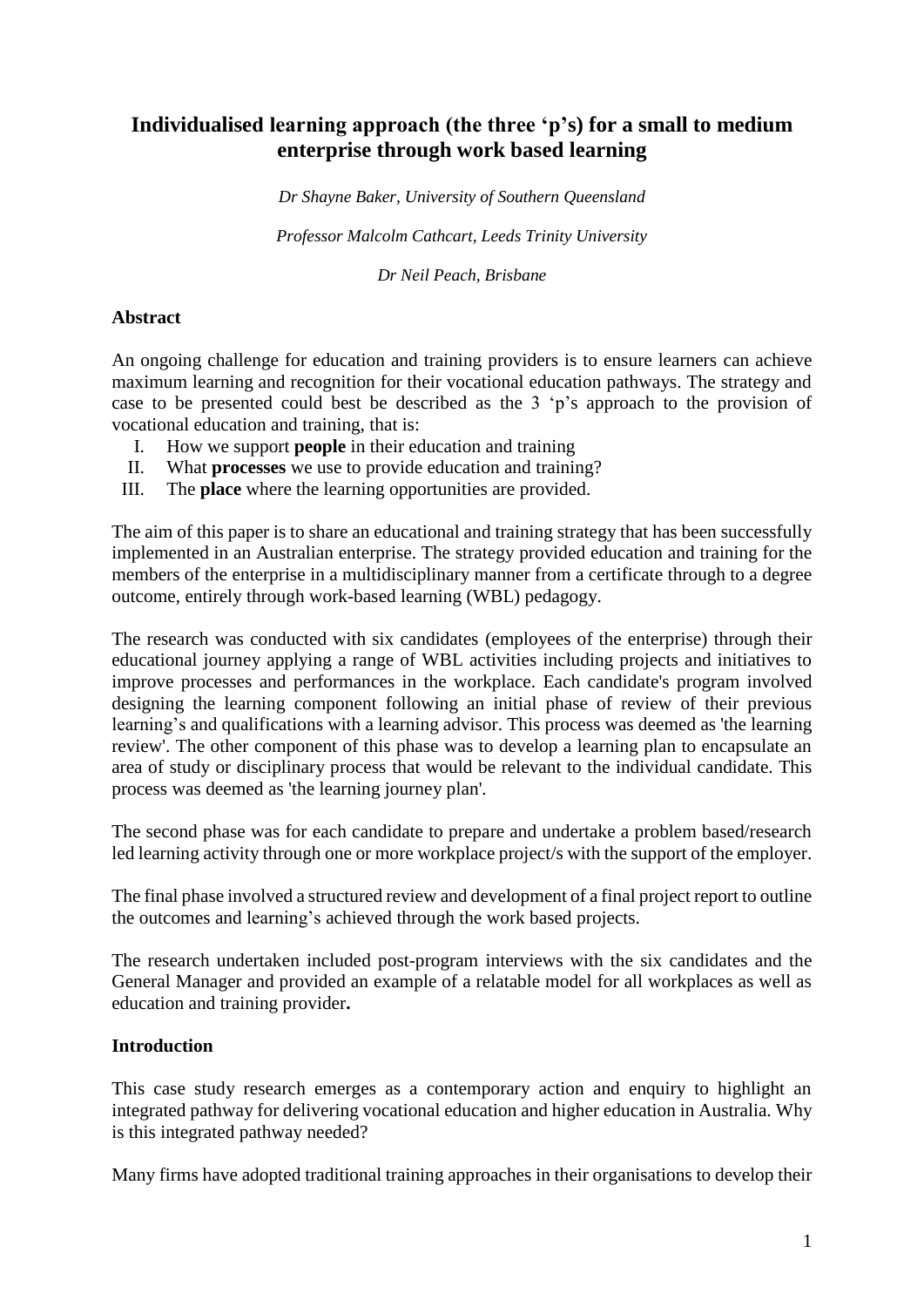enterprise's strategic capability believing this strategy to be in line with best practice. This narrow training view of a firm's learning involves key employees within a firm identifying skill gaps between where the firm needs to be and the current competencies of their staff. The gap is then bridged by traditional training methods that extend staff competencies to meet the firm's requirements. These traditional training approaches separate learning from the work context and have been identified by many researchers over the years as an inefficient practice.

This study was undertaken using a case study approach based on semi-structured interviews to gain an understanding on how WBL strategies used a range of integrated learning strategies within the workplace to develop the firm's strategic capability as well as a range of formal qualifications (certificates to degrees) for its people. The candidates interviewed were from various organisational levels within the enterprise.

The research was focussed on a small to medium enterprise (SME) located in Brisbane with which the authors have worked to deliver a long-standing program of vocational/higher education work based learning. Prior to expanding the WBL approach for a higher education outcome, members of the workforce had completed a range of vocational education and training programs from certificate III through to diploma level outcomes. The SME owners were keen to develop strategic competitive advantage via their human resource skills. Therefore, they embraced the concept of developing competitive advantage by ensuring that their people were highly trained and competent not only at an operational level but also at a strategic level. As one of the owners indicated the SME would like all their people to hold an MBA (or equivalent).

The pedagogical approach was achieved through consultation with individual staff members to evaluate their existing qualifications against their respective position descriptions to identify potential areas of learning and to validate their interest in pursuing a WBL approach to learning and development.

Learning and mentoring using both external and internal facilitators was used as a basis to negotiate work-based projects that could be mapped against units of competency and importantly support from senior management contributed to the overall development and direction of the organisation.

This approach was subsequently expanded into higher education and represented a unique WBL approach for the acquisition of vocational and undergraduate level outcomes in Australia. Data collected during this study is analysed using the following areas of interest

- the impact of WBL on all those involved
- the extent to which the workplace under study was conducive or otherwise to learning
- the success or otherwise of the work based approach to learning from a return on investment perspective.

From the analysis, some preliminary conclusions were drawn regarding each of these areas as well as an overarching assessment of the relate ability of this case study to other SMEs in Australia.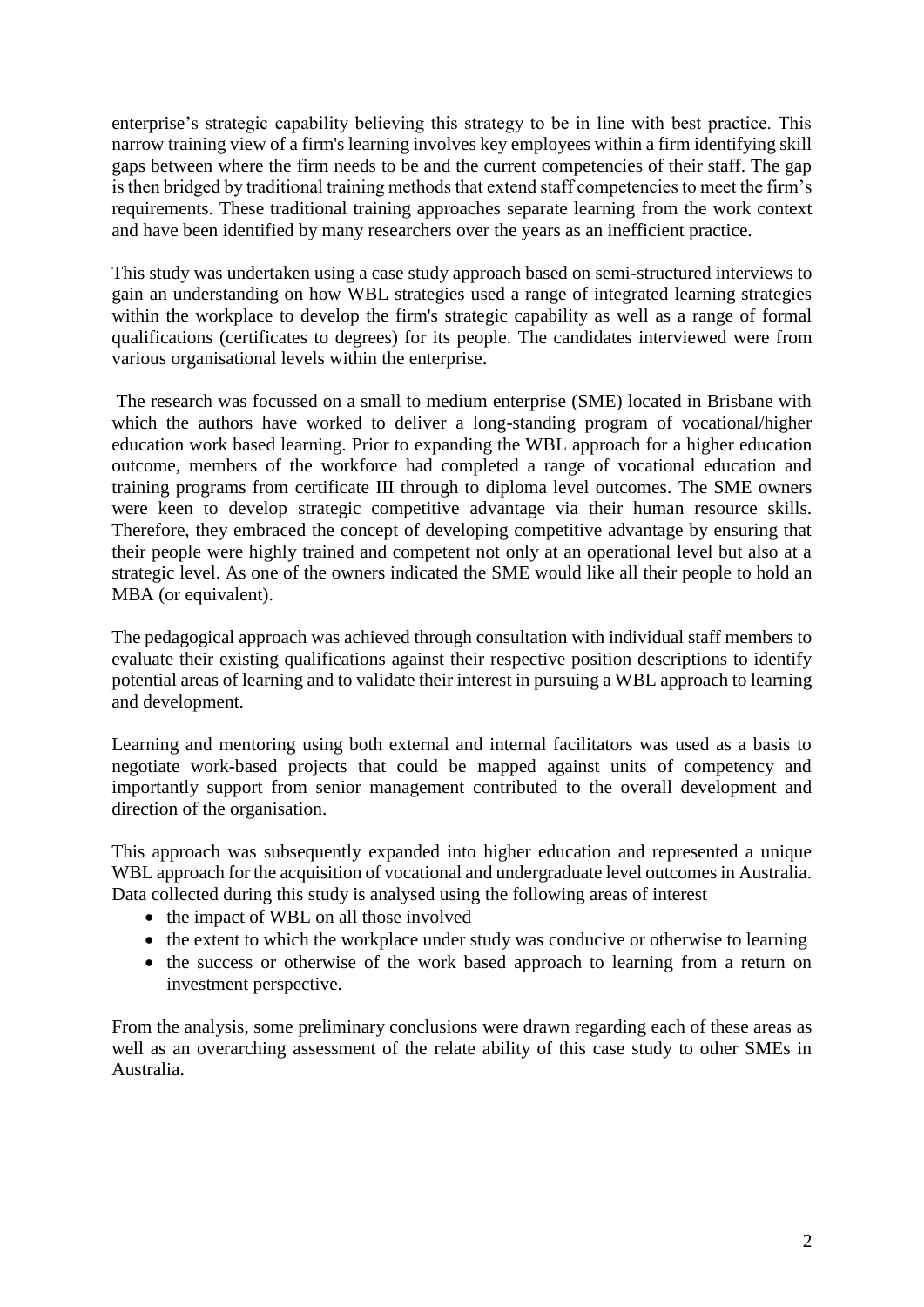#### **Work based learning – the literature**

Management within organisations are always looking for a strategy that will improve productivity, increase revenue, and improve the bottom line. Learning based on and within the workplace is rapidly emerging as an important strategy that will deliver those improvements, build a firm's strategic capability and gain a competitive advantage for businesses endeavouring to increase their competitive advantage. Work based and work related learning can appear to be an attractive proposition, but can be limited if there is a lack of organisational support. The development and practice of support for this form of organisational (work based) learning transforms the organisation into a learning organisation.

Prahalad and Hamel (1990) suggested that core competencies are the collective learning in the organisation that has brought recent attention to the relationship between strategic capability and organisational learning. An organisation's core competencies are its unique capabilities that allow it to build a competitive advantage and is a direct consequence of organisational learning (Prahalad & Hamel 1990). The focus of this relationship is for the organisation to gain a competitive advantage by using its learning and mental capacity to continuously develop competencies such as diverse production skills and the integration of technologies.

Increased competition, both locally and globally, together with the speed of change, have highlighted the importance of learning to organisations as a key attribute to survival, growth and success (Vera & Crossan 2004). Managers view work based learning as a powerful tool to increase the performance of their organisation (Teare & Pantin 2002). Currently it is not organised into a specific field of management as the area remains too broad, inadequately defined and does not fit neatly into existing models of good management practice (Easterby-Smith & Lyles 2003; Sorensen & Stuart 2000).

The capacity to learn is a key attribute of individuals, which involves developing, and changing over time (Ellstrom 2003). Much of this development is informal and experienced randomly, a feature of Kolb's experiential sequence model of learning by doing, looking, thinking, growing and acting (Klob 1984). Vera & Crossan (2004) suggests that learning, as distinct from training, is about continuous change and focuses on values, attitudes and innovation. Vera & Crossan (2004) further argues that organisations may need to change processes, rules and procedures to ensure survival and that this requires collective learning.

Learning has, in many organisations, been a part of the natural workings of a workplace (Morgan 2004). Workers in their normal work environment share stories, offer advice, adapt to new or different ideas, pick up on how to use new tools, and follow the lead from respected fellow workers (Rusch 2005). This type of learning within the workplace, generally social in nature and responsive to change can be categorised as 'work based learning'. Work based learning has the attributes of action and review, which results in a change of an organisation's actions (Rowe & Boyle 2005).

Competitive advantage can be developed using the WBL process to allow all individuals in the enterprise to develop and use their learning and learnt competencies for the organisation to prosper now and in the future (Evans, Guile & Harris 2011). WBL is broad, multi-faceted and emerges from a wide range of managerial capabilities such as knowledge management, leadership, organisational culture, total quality management, innovation, effective communications and an efficient physical environment (Fuller & Unwin 2011). Effective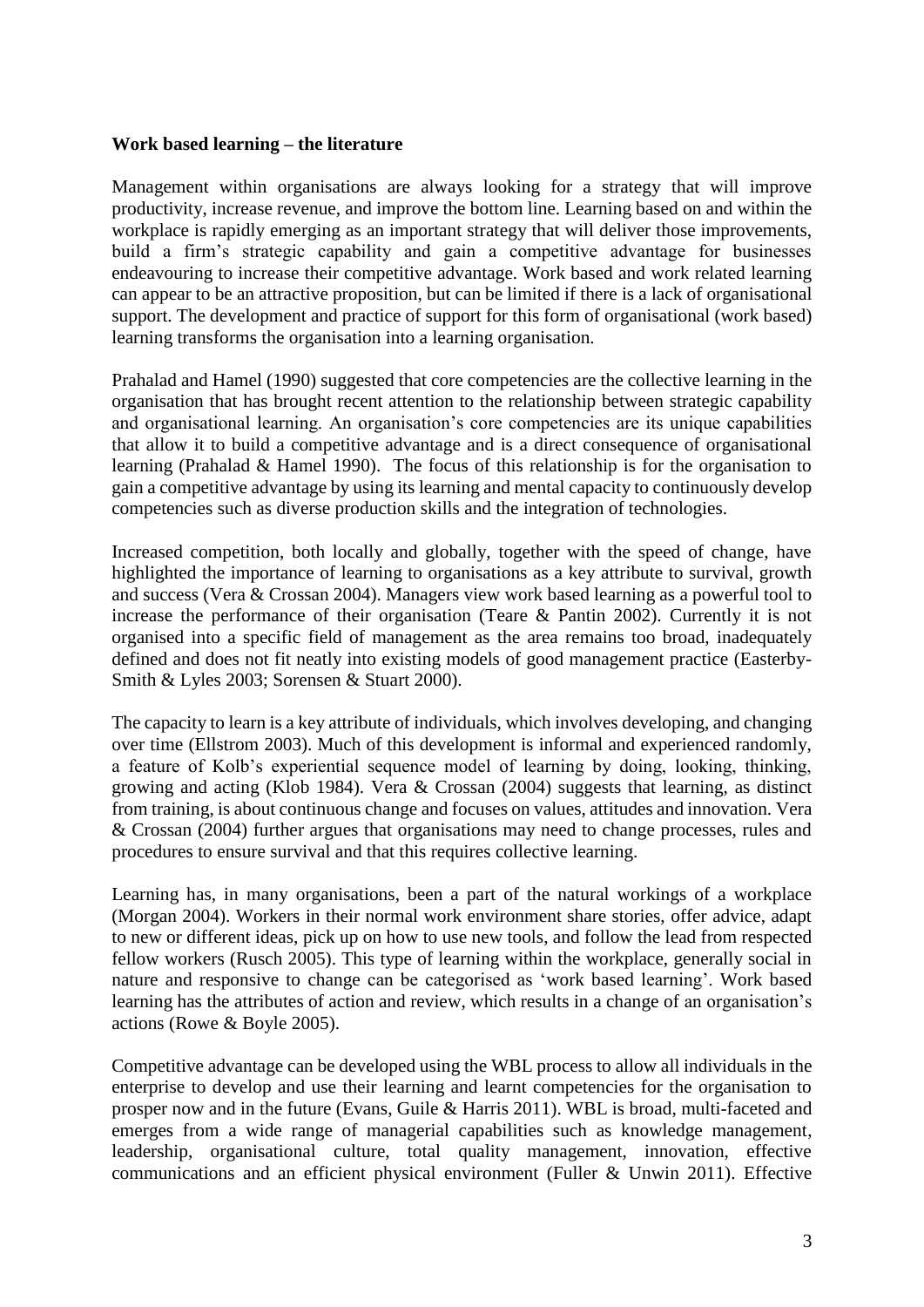enterprise learning requires the learning process to encompass organisational culture, leadership, organisational processes and technology with a view to balancing the required skills and knowledge needed for the present, and those skills and knowledge required for the future within the organisation (Sorensen & Stuart 2000). Garnett (2012) suggests that all organisations learn, but it is the efficiency and effectiveness supported by the organisation's processes that often distinguishes it from its competitors.

Work based learning is an academically sound and organisationally feasible way of creating an efficient and effective learning environment and providing a rewarding outcome for both the individuals involved and the organisation. For workers, the outcome is a vocational education or higher education award (that aligns with the Australian Qualifications Framework) and for the organisation, the project or activity is achieved in a manner that enables the learning to be shared and understood within the organisation.

The use of workplaces for formal recognition of student learning is acknowledged by Baker (2013) in that there is 'increasing recognition that people learn in different situations, through a range of experiences and at their own pace. Terms such as recognition of prior learning (RPL), on-the-job and off-the-job learning and flexible learning have become key characteristics of vocational education and training and have influenced its delivery'.

Work based learning in Australia has traditionally been focussed on vocational education: a good example is the application of work based apprenticeship training that is well established in many jurisdictions in Australia. However, it has emerged that the workplace is the site for much more than just vocational education development. Engestrom (2011) states that what is much less clear are what needs to be learnt, at what level and how the required learning takes place. The key issue here is about the transition of learning into the required level of action (Fuller & Unwin 2011). WBL can appear to be an attractive proposition, but can be limited in scope and pace if unsupported (Garnett 2012). It is the task of the partnership between the learning provider, the SME and the individual to integrate individual learning into the organisation's learning (Garnett 2012).

The purpose or objective of the business is not just to achieve individual learning or development (Fuller & Unwin, 2011). A business's objective will generally be directed towards the production of goods and services. However, the increasingly societal nature of work processes noted by Engestrom (2004) relates to the organisational need for what Fuller & Unwin (2011) describe as High Performance Working (HPW). They suggest HPW is associated with the need to develop 'much greater employee involvement, the development of higher levels of skill and knowledge creation, and their capacity to innovate'. There is evidence therefore that the broad interest in workplace learning is being driven not only by new forms of work organisation (such as HPW), but also by a clear recognition that the workplace is a potential place for all levels (and types) of learning. Further, because of technological developments, as well as marketisation, there is an economic need for countries and regions to increase workforce skills.

The pedagogy of a WBL award is built upon and around the learning agreement, established through a process of resolution between the university, the student and the student's employer (Garnett, 2000). Learning objectives are established for each student and these reflect a consensus of the parties. The common ground of this consensus means that the resulting curriculum is not borne out of a specific disciplinary perspective, nor of a predefined vocational or professional prescription (Portwood 2000; Portwood and Costley 2000). Hence WBL sits in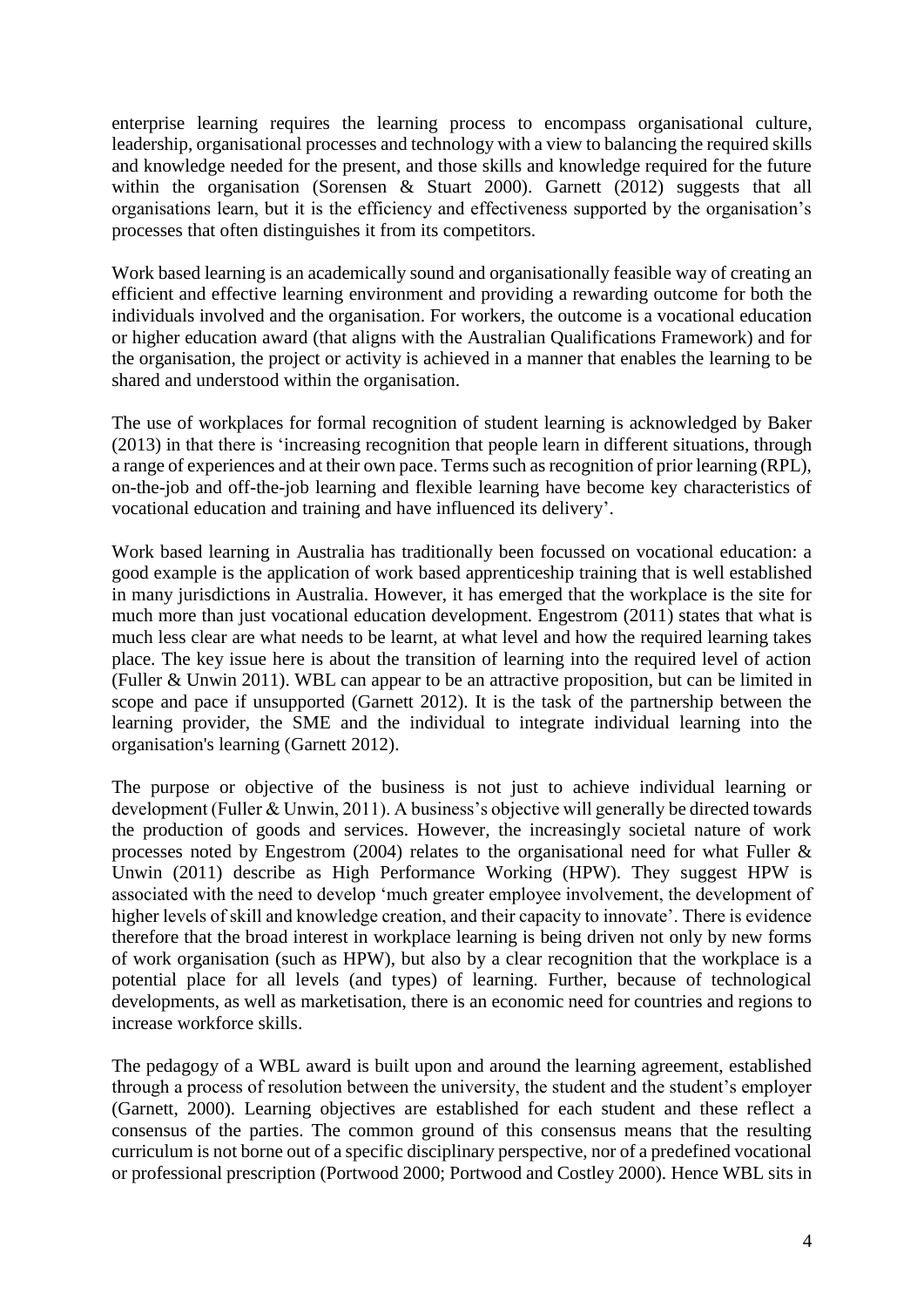a unique and direct relationship between the workplace (and its needs) and the student's personal and professional aspirations. Unlike conventional vocational or disciplinary courses/programs, it is not separate to or outside the labour market. It is embedded in it. Consequently, it is considered that the risks associated with conventional programs (in that they sit outside the labour market), are much reduced through a WBL approach.

### **Work base learning case study research**

Our specific case study (of a company we will refer to as SME Pty Ltd) will present an example of the relevance and successful implementation of WBL in Australia.

Case study research is an ideal approach when a holistic, in-depth investigation is required (Gable 1994). Yin (1994) argues that case study research undertaken correctly can give a rich, insightful analysis and can make a worthwhile contribution to theory development. This study aims to gain an in-depth understanding of the use of WBL strategies by rigorously exploring and analysing the real-life experiences of participants within the context of SME workplace.

Yin (1994) further argues that case study research is an empirical inquiry that investigates contemporary phenomenon within a real-life context and where boundaries between phenomenon and context are not evident. This type of research can be used to explore, describe, illustrate and explain different phenomena and have been increasingly used in business. This study involves research issues of an exploratory nature using the 'how' questions and fits within a contemporary real-life context and, in consequence, justifies using the exploratory case study approach. It is important to identify the broad advantages and weaknesses of such an approach so that it is clear the most appropriate method has been selected.

Advantages of using case study research have been identified by several authors apart from Yin. Creswell (2005) suggests that most authors agree that case study research gives a holistic approach to researching the research problem within a given context using a variety of rigorous evidence. Case studies having interaction and a flexible design that will result in a more indepth understanding of the business research problem and allow the business community confidence in commissioning more research. For the business community has a large variety of applications across all disciplines within a business context.

The major advantages of using case study research over other research methods for this study would be as follows: it would provide a much greater understanding of SME's learning and competitive strategies in a constantly changing competitive environment; it would be more cost effective than other research approaches; the understanding and knowledge gained would be current; and less time needed to plan, evaluate and implement (Creswell 2005).

During the students' enrolment, the authors have worked with the students, the business, the Recognised Training Organisation (RTO) and the university to achieve beneficial outcomes for all parties. In so doing, all learned about the ramifications of the implementation of WBL in Australia.

The emphasis of this case study is its relevance to other businesses in Australia, which may seek to better, understand the development pathways afforded by WBL as a viable development option for its staff and to also contribute to the body of knowledge regarding the delivery of WBL by RTOs and universities.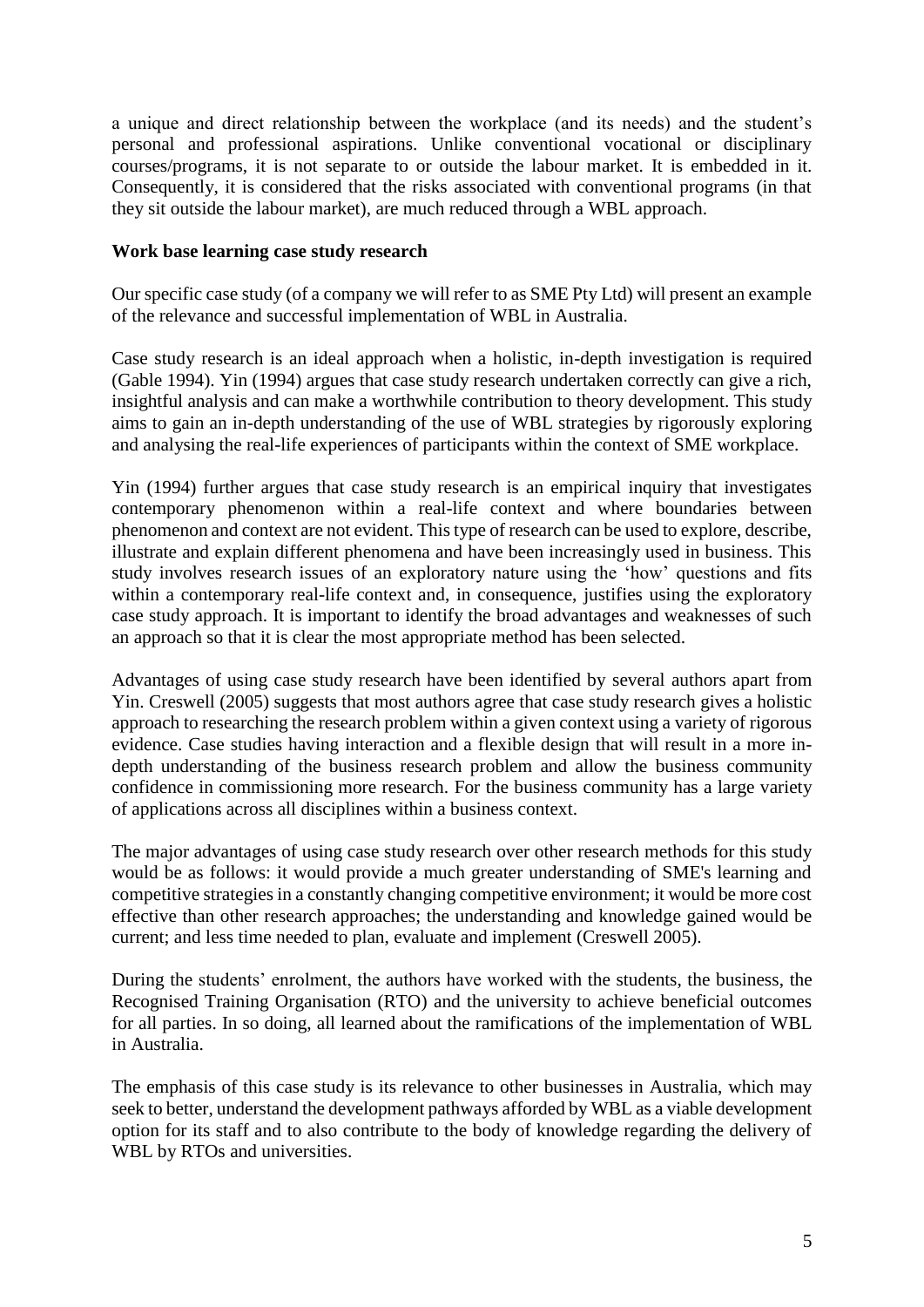## **Context and approach**

### *Company*

SME Pty Ltd has been in operation for 12 years and employs approximately 70 staff. Approximately 30 staff are in one location that is a combined office warehouse facility. The other 40 staff are a distributed network of sales representatives across Australia. The company sells hair treatment products to hairdressers. The core products are predominantly manufactured in Brisbane under contract to another company. The company competes with both multinationals and other local suppliers. Sales have grown by some 100% over five years to over \$20 million per annum. The company is expanding into both Asia-Pacific and European markets.

### *Staff/Students*

For several years, the company has invested in the training and development of its staff. This is reflected in the fact that the six students all had prior training and development experience gained whilst working with SME Pty Ltd. prior to achieving their bachelor's degrees through WBL. The six individuals involved worked in the 'head office' operations of the business, which comprises a total of some 15 people not engaged in sales and warehousing operations. This part of the business comprised 'office' staff working in general management, marketing, human resources, finance, logistics, communications and information technology. Participants in the program were identified through of an informal process that involved the General Manager (GM) progressively selecting those staff who exhibited two key characteristics - (a) they were involved in core functions of the business that were undergoing important changes and development and (b) they had demonstrated an interest in further professional development and a capacity for such development.

## *Program*

Both the Managing Director (MD) and the GM were made aware of the scope of the program participating in a WBL program through information provided by one of the authors who had been involved with the development and delivery of WBL to post graduate students at the University of Southern Queensland. Through this involvement, he became aware of undergraduate programs being offered through WBL at Middlesex University in the United Kingdom. After some consideration of the academic and commercial structure of the available programs, the company resolved that the six students would enrol in Middlesex University's Bachelor of Arts (Honours) Professional Practice degree program.

The specific program used at SME was designed around the core elements of WBL with an initial phase designed to review previous learning and qualifications and to develop a learning plan that encapsulated an area of study or disciplinary focus. This initial phase introduced students to reflective practice and assisted them to identify and to formulate the description of their accumulated knowledge. This was also the basis for a submission to enable the recognition of prior learning to achieve the qualification level of diploma. The second phase involved preparing for and undertaking problem-based/research-led learning through one or more workplace projects. The third phase involved a structured review and preparation of a final report to cover the outcomes and learning arising from the work based projects. The program was modulated like most under graduate degrees to allow student, employer and university to effectively manage time line, expectations and payments.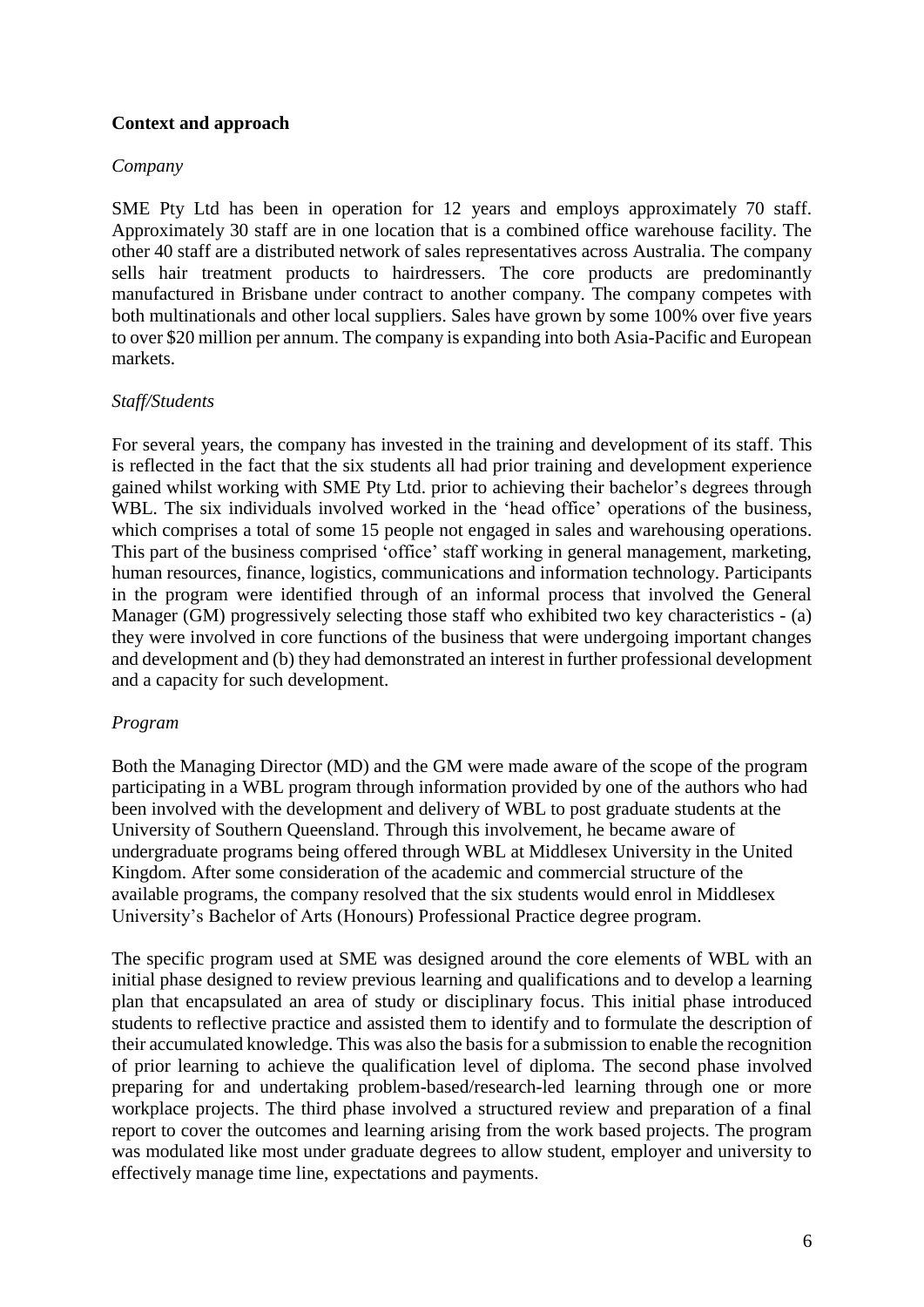## *Research*

Each of the authors had been directly involved with the company and its staff during the whole process - from early considerations of the most appropriate program, through enrolment, engagement, assessment and finalisation of academic awards. The case study forms part of an ongoing research project by the authors to further develop WBL as a way of delivering higher education services in Australia. It explored the impact of WBL on one SME in Brisbane, Australia and to our knowledge this was the first time a WBL approach had been employed to deliver bachelor level awards in an Australian workplace. Our primary objective was to engage in the full life cycle of this project and in so doing as practitioner researchers, to focus primarily on the 'reliability' for other Australian enterprises. We continue to endeavour to ensure that valuable information is shared into 'how' and 'why' this approach may prove beneficial to others.

## *Approach*

Having been directly involved with the project as practitioner researchers, the authors regularly interacted with the students, the owners and, on occasions, with the customers and suppliers of the company. The authors learned and developed a greater appreciation of the approach to undergraduate WBL having previously only worked with postgraduate students in WBL programs. Fortunately, each author had experience with development and training inside organisations and two had formal qualifications and experience in vocational training in workplaces. This was useful because it provided a degree of confidence and familiarity with the setting in which much of the learning and teaching took place. Previous working relationship with both the MD and GM were useful when there was uncertainty about how to manage changes in focus or priority that can occur because of change in workplaces over an extended period.

Our experience and background provided us with the scope to support the continued relevance of the program within the workplace. Dick (2002) alludes to the constant battle faced by practitioner/action researchers in the tension between relevance and rigour. We acknowledge that organisations generally focus on research relevance because knowledge for a commercial business must have a performative value and therefore deliver an outcome that contributes to their survival. We were also conscious that our capacity to contribute to practice additionally would require an appropriate element of rigour in our research. To better support and position our work (and learning), we decided to undertake a semi-structured interview with each of the six students and the MD representing the ownership of the business (Yin 1994).

We developed an open survey instrument to guide discussion and framed this instrument to enable us to

- assess the overall impact of WBL and compare our results with previous research undertaken in the United Kingdom by the Higher Education Academy (HEA) (Part one of the interview instrument)
- assess the extent to which SME Pty Ltd was an expansive or restrictive workplace towards High Performance Working (HPW) (Part two of the interview instrument)
- consider the degree to which the individuals and the company thought the program had been effective and efficient as a company training program. (Part Three of the interview instrument).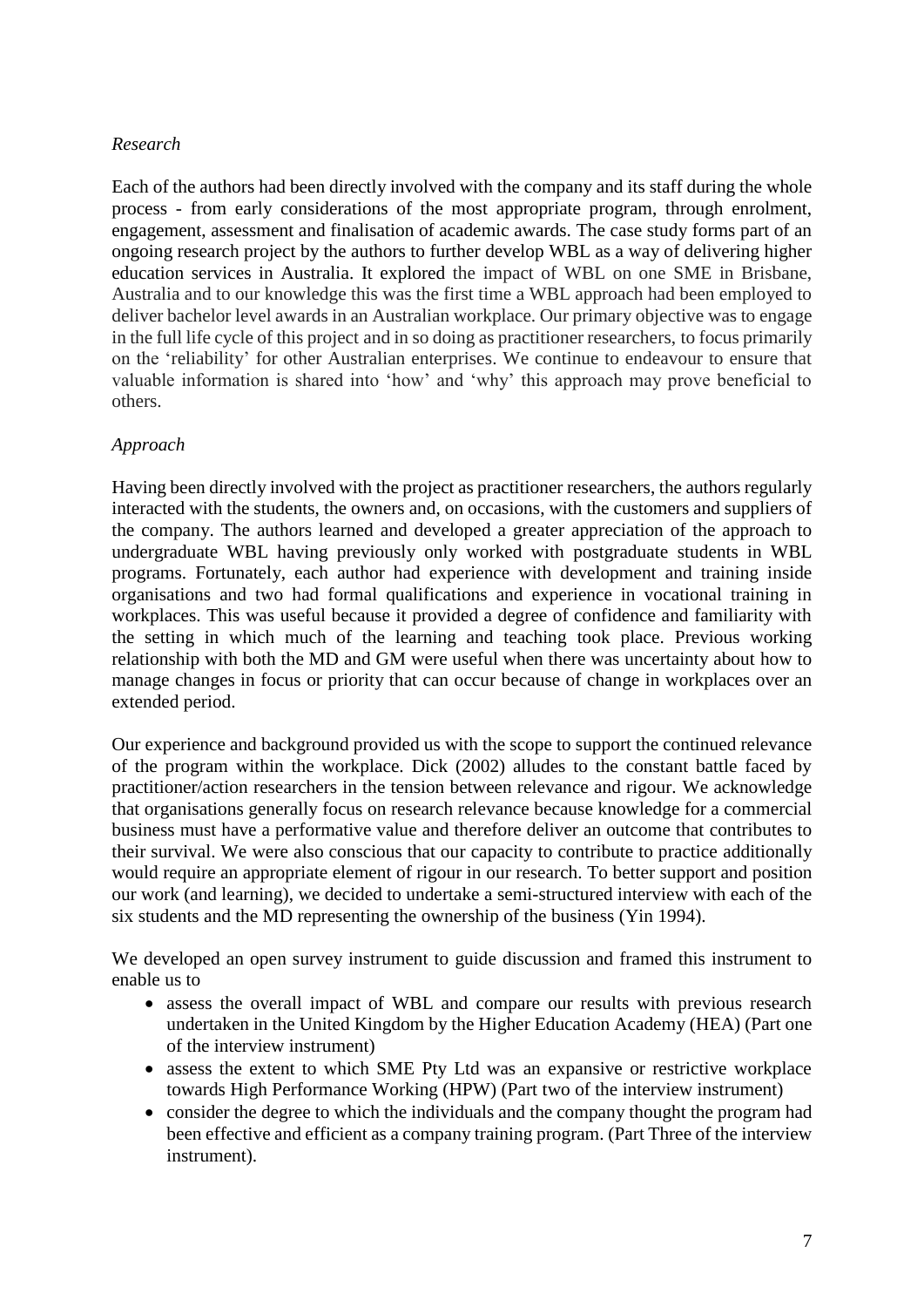Part one of the instrument focussed on the overall operation of WBL and provided an added opportunity for some comparative analysis with the previous WBL study.

Part two of the instrument was designed to determine how 'restrictive' or 'expansive' the business was with the questions based directly on the assessment framework developed by Fuller and Unwin (2011). This issue was paramount because it is accepted that what a student can achieve through WBL is to some extent, invariably limited by their working 'environment', and in as much WBL is only appropriate for students who are operating in work settings that support workplace learning (i.e. 'expansive' using Fuller and Unwin's characterisation).

For Part three of the instrument, it was determined to use the checklist developed by Sutton (2006) and supported by Garnett (2012) to guide a reflective assessment of the project success as a training and development exercise for the company. The use of the checklist (Sutton 2006) was used on a pilot group and reviewed by Professor Garnett.

## **Findings and discussion**

The analysis of the responses was undertaken referencing three research areas, (1) Impacts of WBL (2) Extent of high performance working and (3) Value of learning program.

## *Impacts of work based learning*

Twenty-seven questions (six headings) provided the starting point for this assessment. The authors reviewed all responses to each question and analysed and categorised each question. A further summary was completed to identify the key issue or issues arising from the questions under each heading. The full set of questions and each layer of summarisation are set out in Table 1 below. (Table 1 sets out the six headings and the assessment agreed to for each of these headings).

| <b>Heading</b>         | <b>Summary of Responses</b>                                                                                                                                                                                                                                                                                                                                              |
|------------------------|--------------------------------------------------------------------------------------------------------------------------------------------------------------------------------------------------------------------------------------------------------------------------------------------------------------------------------------------------------------------------|
| Context                | The context is characterised by (1) role stability (2) role and company<br>familiarity and (3) exposure of students to recent professional<br>development.                                                                                                                                                                                                               |
| Motivation             | The key motivations seem to be (1) capacity to gain a degree at work (2)<br>company financial and personal support and (3) co-worker participation.                                                                                                                                                                                                                      |
| <b>Needs</b>           | There was limited clarity of what personal level learning needs would be<br>achieved from the program but the company's support seemed to be<br>sufficient for staff to 'give it a go'.                                                                                                                                                                                  |
| Program of<br>study    | The company's direct relationship with one of the authors (over some<br>years) played a pivotal role in bringing this approach to the company's<br>attention. Then, the selection of a specific university and a specific award<br>program was based on the view that the final choice was essentially a<br>'perfect fit'.                                               |
| Benefits and<br>impact | There is a strong view that the program was very successful for the<br>individuals and the company. The participants clearly identified that (1)<br>work based learning saved lots of time and hassle (2) personal and<br>professional learning was achieved to the standard sought and (3) the<br>organisation benefited through both the projects completed during the |

|  |  |  | Table 1 Summary of Responses for Part One of the Interview Instrument |
|--|--|--|-----------------------------------------------------------------------|
|  |  |  |                                                                       |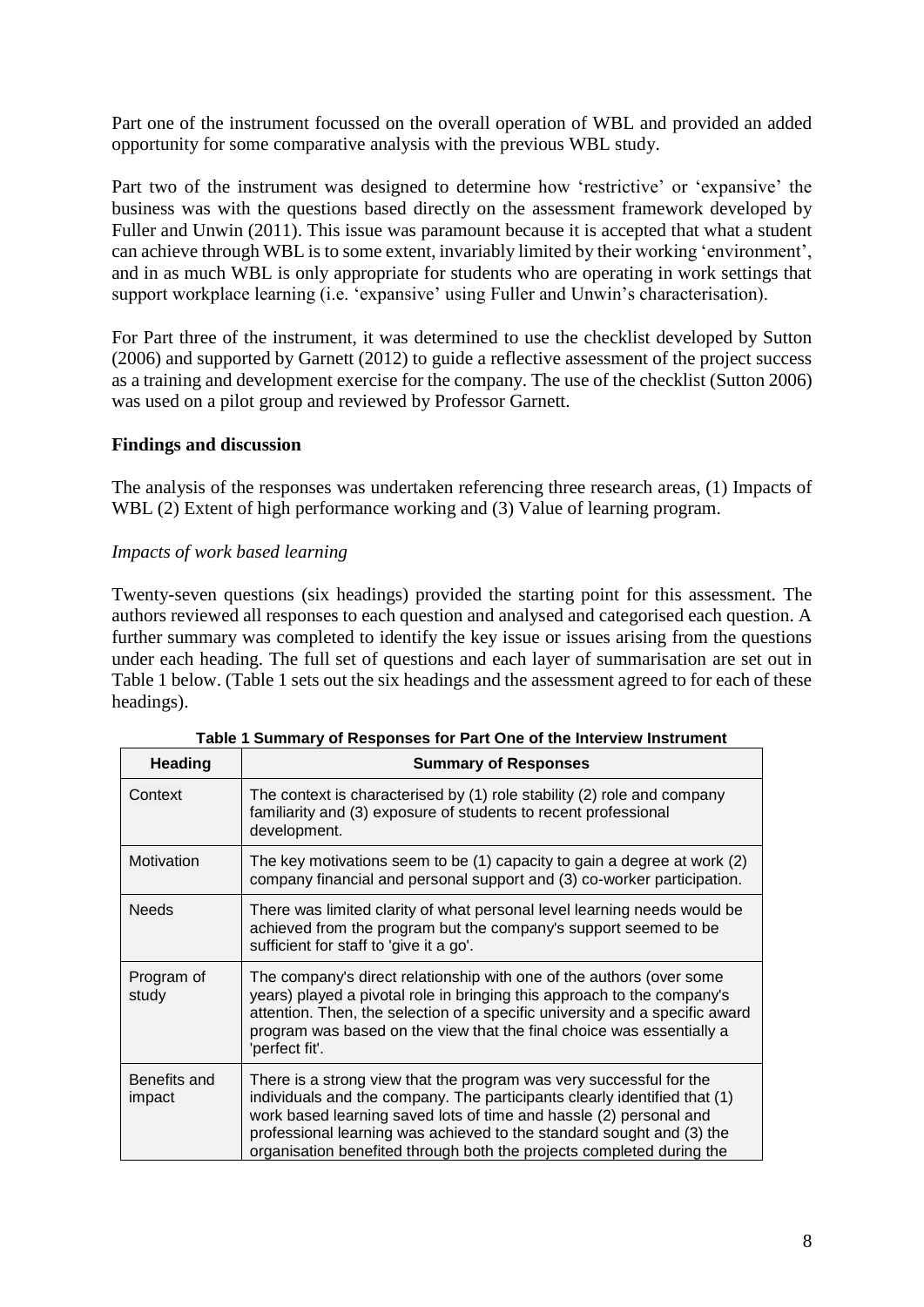|                     | program and the ongoing increased confidence and capability of all staff<br>involved.                                                                                           |
|---------------------|---------------------------------------------------------------------------------------------------------------------------------------------------------------------------------|
| Value from<br>money | The business owner and the students regarded the whole approach as<br>good value for money. The program would benefit from better<br>'explanation' early in the implementation. |

Feedback from the owners suggested the quality of the work projects undertaken during the degree program had a positive contribution to the operational development and success of the business. The SME management stated that there had been and continues to be a higher level of communication and engagement between the program graduates with the business more generally. In relation to the program there was widespread recognition that in the absence of a general awareness about WBL, there needed to be a greater orientation about what was involved in the program prior to students starting the program. The key suggestions for further development were given that would enhance the likelihood of others adopting such an approach were: the need for a 'student guide to WBL' be published with sample case study material; and an easy to understand explanations of how the program delivers learning outcomes compared to class room delivery and assessment by examination.

Comparing the broad-based impact study undertaken for the HEA in the UK (Nixon & The KSA Partnership, 2008) with our much smaller survey which involved only one cohort from one workplace, our analysis indicates a high degree of consistency with some variations. Specifically, in regard to 'motivation', the SME Pty Ltd students expressed their interest in the program in far more altruistic terms based on (1) company financial and personal support (2) capacity to gain a degree at work and (3) co-worker participation, compared to the HEA sample which appeared to express motivation predominantly in relation to learning and education terms (validation and formalisation of experience and development of greater understanding, knowledge and expertise in a particular field). The HEA study noted that employees tended to be the driving force behind the willingness to support the program. This is only feasible when employees/students are fully aware of the available opportunities for studying through WBL. In the Australian context, given the lack of education policy interest in WBL (Baker 2013) at the undergraduate level, the early adoption of WBL is most likely to be stimulated by the employer. It would take much wider university engagement in WBL for individual student workers to be the primary drivers of WBL approaches in Australian higher education.

The impact of the HEA study notes that 'the most commonly mentioned benefit was increased confidence, both in their job and outside of work' (Nixon & The KSA Partnership, 2008). This is consistent with the impact we observed with all graduates at SME Pty Ltd. Similar comparisons were observed for the owners of SME Pty Ltd and this appears to be consistent with the experience of UK employers. Each study indicated an improvement in current business operations and an ongoing increase in the levels of employee self-sufficiency and innovation. There was commonality in both studies in relation to both employees and employers identifying the WBL approach as being value for money.

## *Extent of high performance working*

As noted earlier, high performance working is associated with the need to develop 'much greater employee involvement, the development of higher levels of skill and knowledge creation, and their capacity to innovate' (Fuller and Unwin, 2011:49). Based on Fuller and Unwin's characterisation of workplaces along a 'restrictive' 'expansive' continuum, seven questions were developed to assist in gauging the staff and owner's assessment of the work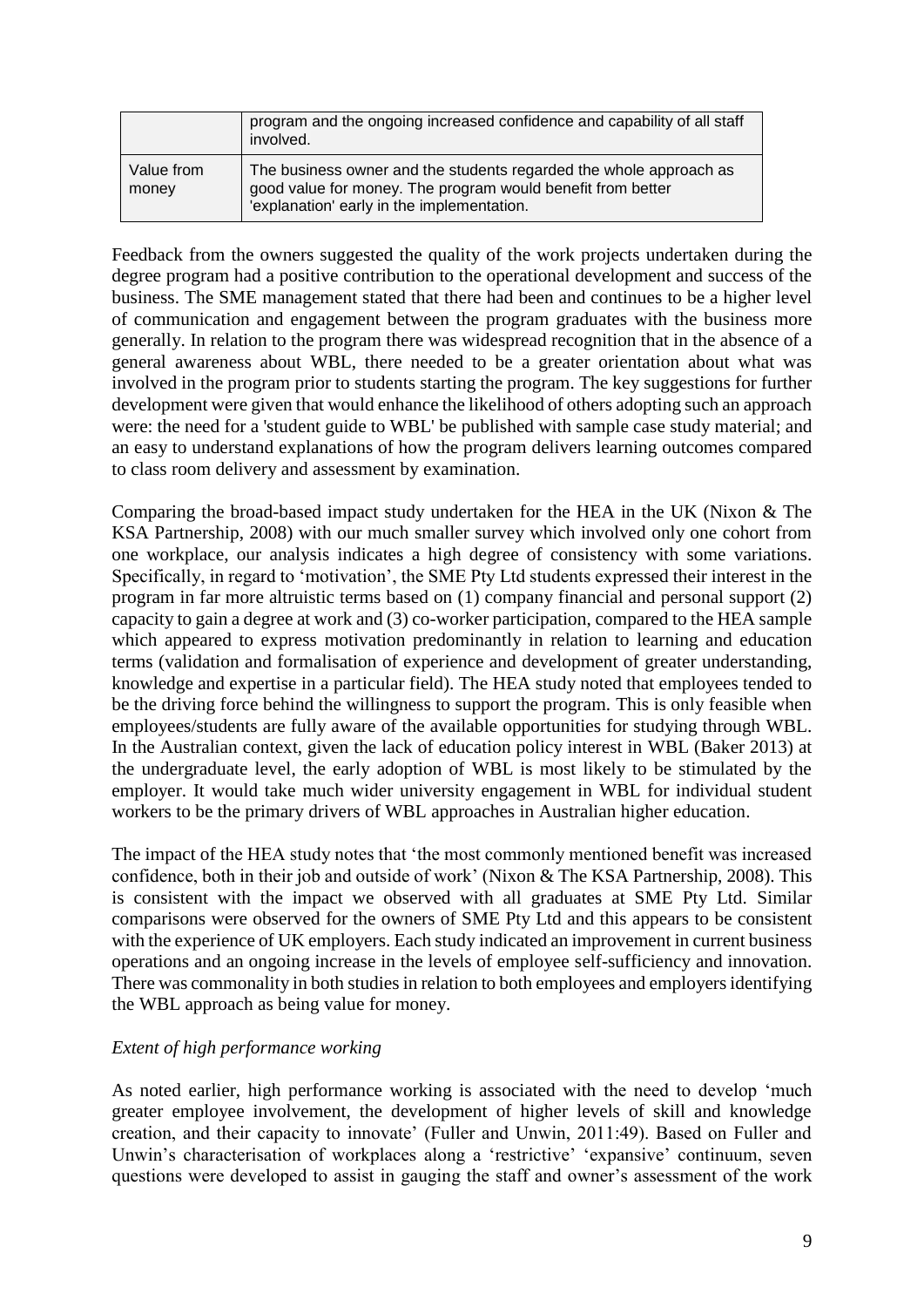#### environment.

The responses from Part two of the survey instrument supported a view of the workplace as being supportive of high performance working using Fuller and Unwin's terminology, the work environment is 'expansive'.

Our research through this project fully endorses the general notion that the workplace is an expansive one and this is supported by the academic success of each of the work based projects and the success of each student worker. This is further supported by the information gained from Parts one and three of the interview instrument.

### *Value of learning program*

For WBL to be successful it appears that not only will it be necessary for student (employees) to see it as being valuable but organisations also will need to be convinced about its value to the corporation. Part Three of the interview instrument was designed along the lines of work undertaken by Sutton (2006) to test the value of training and development activities undertaken and/or supported by business organisations. Sutton's work suggests that there are five items present when corporate training is deemed a good return on investment. Our assessment was developed in response to the view that (a) most often corporations do not formally evaluate the return on investment of training initiatives and (b) it is the presence of these five items that prompts business decision makers to continue or otherwise with certain training programs. The responses of both students and the business representatives were positive regarding the return on investment for WBL.

| <b>Value of Learning Activity</b>                                                              | <b>Summary of Responses</b>                                             |
|------------------------------------------------------------------------------------------------|-------------------------------------------------------------------------|
| Techniques and skills from the learning<br>program are seen to be adopted in the<br>workplace. | This provides strong support for the results<br>of work based learning. |
| People show signs of new ways of thinking                                                      | Clear benefits to the workplace emerging                                |
| and working.                                                                                   | from the program.                                                       |
| People have become more willing to share                                                       | The program has contributed to the values                               |
| knowledge and experience.                                                                      | already supported by the business.                                      |
| It is clear that the organisation and                                                          | There is a sense of synergy between                                     |
| employees are adopting a shared approach                                                       | individual and organisational learning                                  |
| to personal development.                                                                       | objectives.                                                             |
| Learners have enjoyed their experience in                                                      | The individuals involved clearly feel that                              |
| the WBL program: they are enthused by it                                                       | they have gained something of personal and                              |
| and recommend it to others.                                                                    | professional benefit.                                                   |

| Table 2 Summary of Assessment for Part Three of the Interview Instrument |  |
|--------------------------------------------------------------------------|--|
|--------------------------------------------------------------------------|--|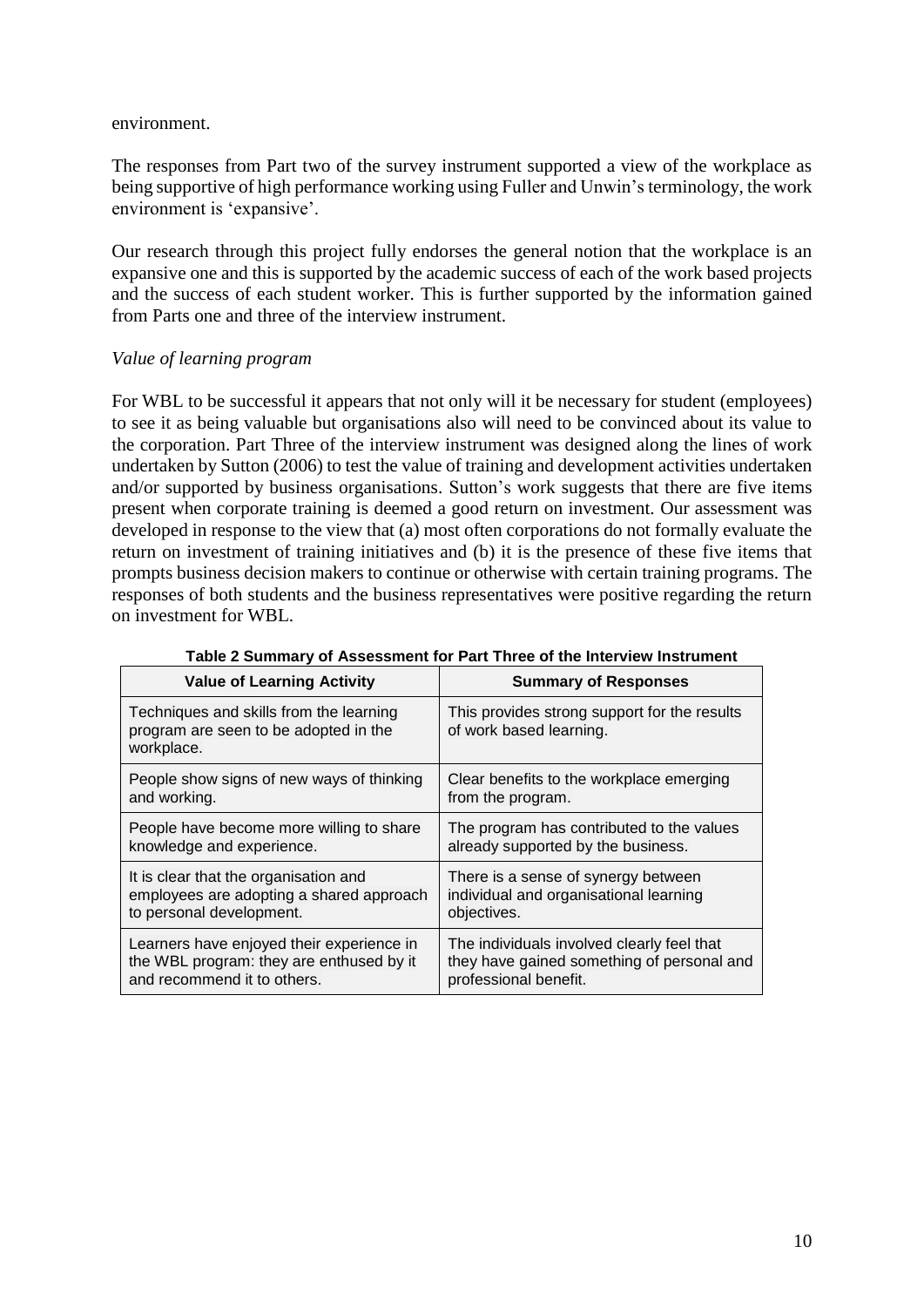## **Conclusion**

As noted earlier, the pivotal point in WBL as a contemporary vocational education/higher education pathway is the 'learning agreement' which is negotiated through a consensus building process between three key stakeholders - the individual, the company and the learning institution. The circumstances surrounding this project with the company (located in Brisbane, Australia) and the UK University were such that this tripartite relationship was founded on a pre-existing relationship between the researchers and the company. This was a contributing factor in considering the reliability of this case study, as it was apparent that the early adoption of WBL by the company was significantly impacted by a relationship of trust that allowed the company to move into 'new waters' without fully understanding the concept of WBL as an approach. Our findings and conclusions are presented using the three parties to the learning agreement in the sub-headings the individual, the company and the university.

## *Individual*

The student workers had a relatively high level of work stability and were clearly attracted to the practical benefits of a work based degree program. This combined with strong company support and the ongoing kudos and energy associated with being part of a cohort, strongly underpinned the results arising from their enrolment into a WBL bachelor's degree (with honours). That all students successfully graduated was a very positive result, though it is acknowledged that such a perfect level of progression would be an exception.

However, if students have backgrounds that support recognition of prior learning claims and companies can offer sound projects that build student capacity for a high degree of self-directed learning that builds on their vocational experience, then it is reasonable to expect much greater levels of progression than those encountered by conventional classroom style learning programs. This is simply because the time frame is compacted and much of the work for the qualification is occurring during working hours. As such we believe there is evidence from this study that would suggest that WBL would be highly effective in developing and growing the number of vocational and bachelor degree qualified workers in Australia into the future.

## *Company*

Having people doing jobs that are consistent with those staff member's interests and aspirations, regardless of whether they are not is important even if they are not studying for qualifications. This provides the opportunity for the staff member to 'get their teeth' into a project or small number of related projects and to have time to build knowledge and expertise in their field.

The student also must be given sufficient responsibility and accountability to lead, or at least play an important role in a project that is going to make a difference to the company's operations. Trivial projects with limited scope and/or limited autonomy will not satisfy the learning outcome standards. WBL qualifications are the same standard as other types of qualifications and therefore workplaces must embrace the 'expansive' end of the continuum in relation to high performance working. Our study indicates that 'expansive' working environments can use WBL as a viable training and development pathway for their employees. It also shows that WBL can deliver tangible and immediate benefits for business through high quality completed projects undertaken by student/employees while developing more committed and engaged employees who are able to make an ongoing contribution to the business.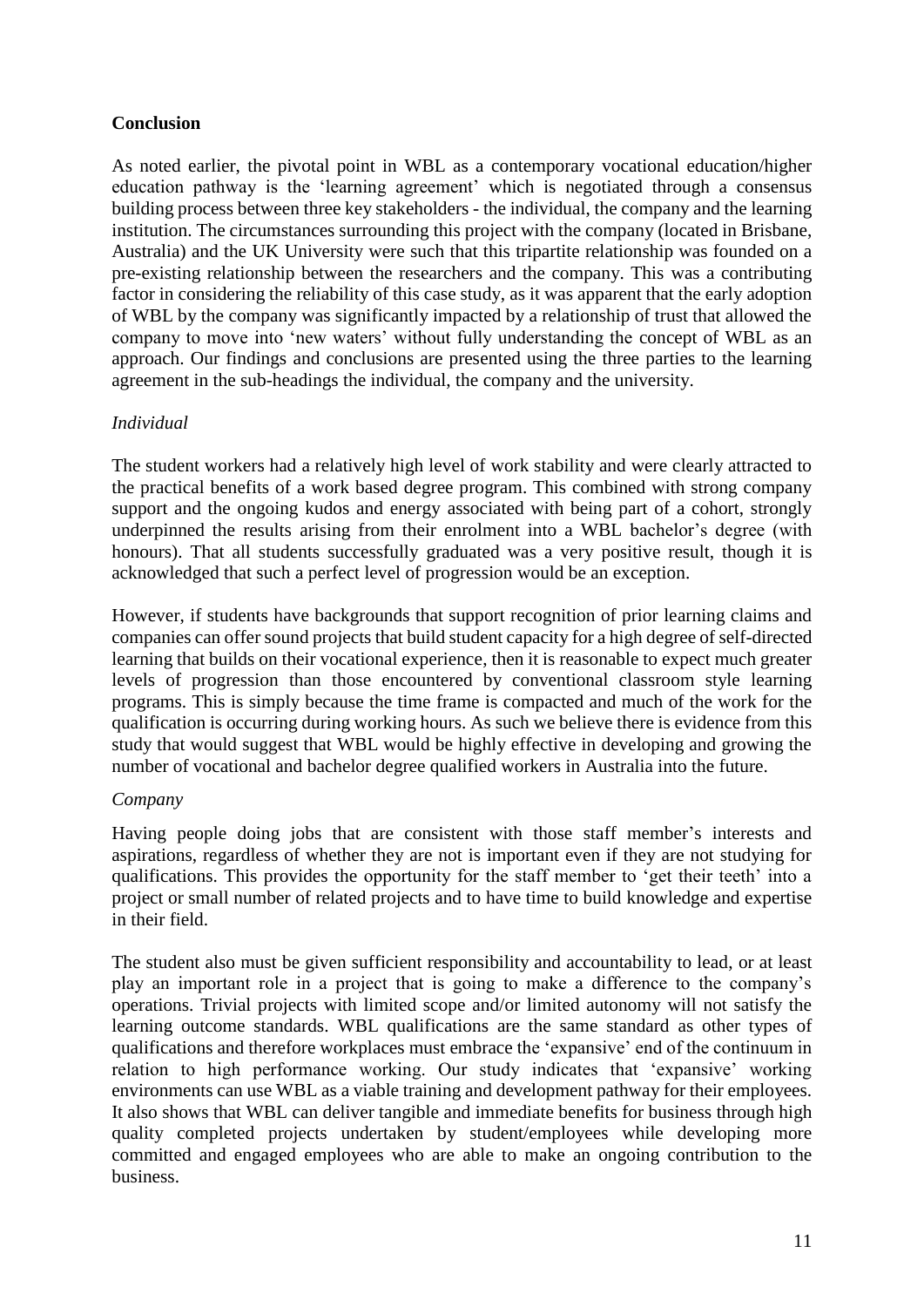## *University*

Having student/employees supervised by an academic who has a strong background in vocational settings appears to be critical to building rapport between the workplace, its workers and the institution. As well our findings suggest that 'inside' support is also very important. In this case, the GM participated in the program and could 'lead by example' but more importantly, was fully cognisant of the nature of the approach and the obligations it placed on student /employees.

In addition, it was noted that the academic supervisors involved had a pre-existing knowledge of the company which made the 'start up' phase easier, under conditions where the company and its employees were uncertain about the nature and approach of WBL. Institutional delivery of WBL depends on the institution being able to have supervisors and mentors who are at ease in contemporary workplaces, who are able to operate as 'account managers' and academic supervisor, and who are able to develop strong working relationships with both management and staff in partner organisations.

This study highlights that the capacity to assess and recognise prior learning (be it from formal studies or work) is a very important ingredient to fully engage and motivate potential student workers who have accumulated extensive background and experience from work, at work and through work. Our research indicates that this not only validates the whole thrust of WBL but also enables experienced personnel to achieve a higher qualification as part of their vocation.

This case study has highlighted some features of WBL that are pertinent and relatable to many workplaces in Australia. It purports that WBL can be a highly effective way of increasing the number of bachelor level degree qualified workers operating in Australian workplaces. However, it does also conclude that WBL has limits and is unlikely to be suitable for all workplaces.

The findings suggest that the provision of good quality information about how WBL works and how it is different to conventional academic offerings will need to be provided to and understood by business and that most likely that business seeking to obtain better quality staff and to build their own organisations capability will be the ones attracted to WBL.

Consequently, it will be organisations more so than individual students or universities that will forge growth and development of WBL in Australia for higher qualifications.

## **References**

Baker, S. D. (2013). *Making the implicit explicit: Facilitating growth in others to realise effective organisational change.* (D. Prof thesis). Institute of Work Based Learning, Middlesex University, Middlesex.

Cathcart, M. (2008). *Organisational learning strategies for developing strategic capability within Australian franchised business unit (DBA thesis).* University of Southern Queensland, Toowoomba, Australia. Retrieved April 20, 2019, from<https://eprints.usq.edu.au/6185/>

Creswell, J.W. (2005). *Educational research: Planning, conducting, and evaluating*  quantitative and qualitative Research. 2<sup>nd</sup> Edn. Pearson Education, New Jersey.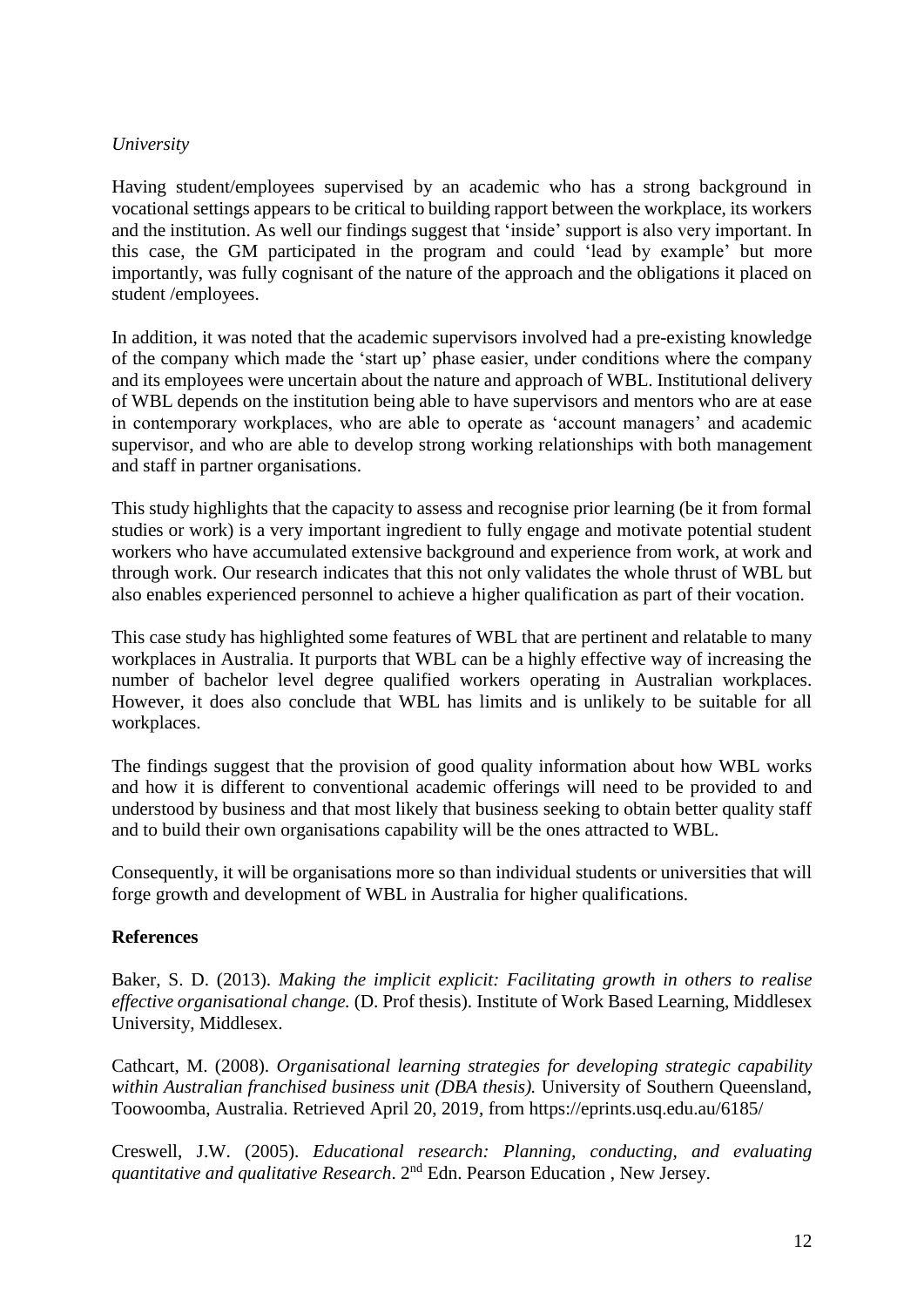[Dick, B.](https://www-emerald-com.ezproxy.usq.edu.au/insight/search?q=Bob%20Dick) (2002). Postgraduate programs using action research. *[The Learning Organization](https://www-emerald-com.ezproxy.usq.edu.au/insight/publication/issn/0969-6474)*, 9:4, 159-170. <https://doiorg.ezproxy.usq.edu.au/10.1108/09696470210428886>

Easterby-Smith, M. & Lyles, M.A. (2003). *The Blackwell Handbook of Organizational Learning and Knowledge Management*. Blackwell, Malden, Mass.

Ellstrom, P. (2003). Developmental learning: A Condition for Organizational Learning. In B. Nyhan, M. Kelleher, P. Cressey, & R. Poell, (Eds.), *Facing up to the learning organization challenge*, 24-32. Cedefop, Luxembourg.

Engestrom, Y. (2011). Activity Theory and Learning at Work. In M. Malloch, L. Cairns, K. Evans, & B. N. O'Connor (Eds.), *The Sage handbook of workplace learning,* 86–104. SAGE, Los Angeles.

Evans, K. Guile, D. & Harris, J. (2011). Rethinking work-Based learning: For education professionals and professionals who educate. In M. Malloch, L. Cairns, K. Evans, & B. N. O'Connor (Eds.), *The Sage handbook of workplace learning*, 149–161. Los Angeles: SAGE.

Fuller, A. & Unwin, L. (2011). Workplace learning and the organisation. In M. Malloch, L. Cairns, K. Evans, & B. N. O'Connor (Eds.), *The Sage handbook of workplace learning*, 46– 59. SAGE, Los Angeles.

Gable, G.G. (1994). Integrating case study and survey research methods: An example in information systems. *European Journal of Information Systems,* 3:2, 112-126.

Garnett, J. (2000). Organisational culture and the role of learning agreements. In D. Portwood & C. Costley (Eds.), *Work based learning and the university: New perspectives and practices,* SEDA Paper 109, 58–66. Staff and Educational Development Association, Birmingham.

Garnett, J. (2012). Authentic work-integrated learning. In L. Hunt & D. Chalmers (Eds.), *University teaching in focus: A learning-centred approach*, 164–179. ACER Press, Melbourne.

Klob, D.A. (1984). *Experiential learning*. Prentice-Hall, Englewood Cliffs NJ.

Morgan, R. E. (2004). Market-based organizational learning - theoretical reflections and conceptual insights. *Journal of Marketing Management,* 20, 67-103.

Nixon, I. & The KSA Partnership. (2008). Work-based learning: Impact Study. York*: The Higher Education Academy*. Retrieved April 28, 2019, from http:/[/www.heacademy.ac.uk](http://www.heacademy.ac.uk/)

Portwood, D. (2000). An intellectual case for work based learning as a subject. In D. Portwood & C. Costley (Eds.), *Work based learning and the university: New perspectives and practices,* SEDA Paper 109, 17–22. Staff and Educational Development Association, Birmingham.

Portwood, D. & Costley, C. (Eds.). (2000). *Work based learning and the university: New perspectives and practices*, SEDA Paper 109. Staff and Educational Development Association, Birmingham.